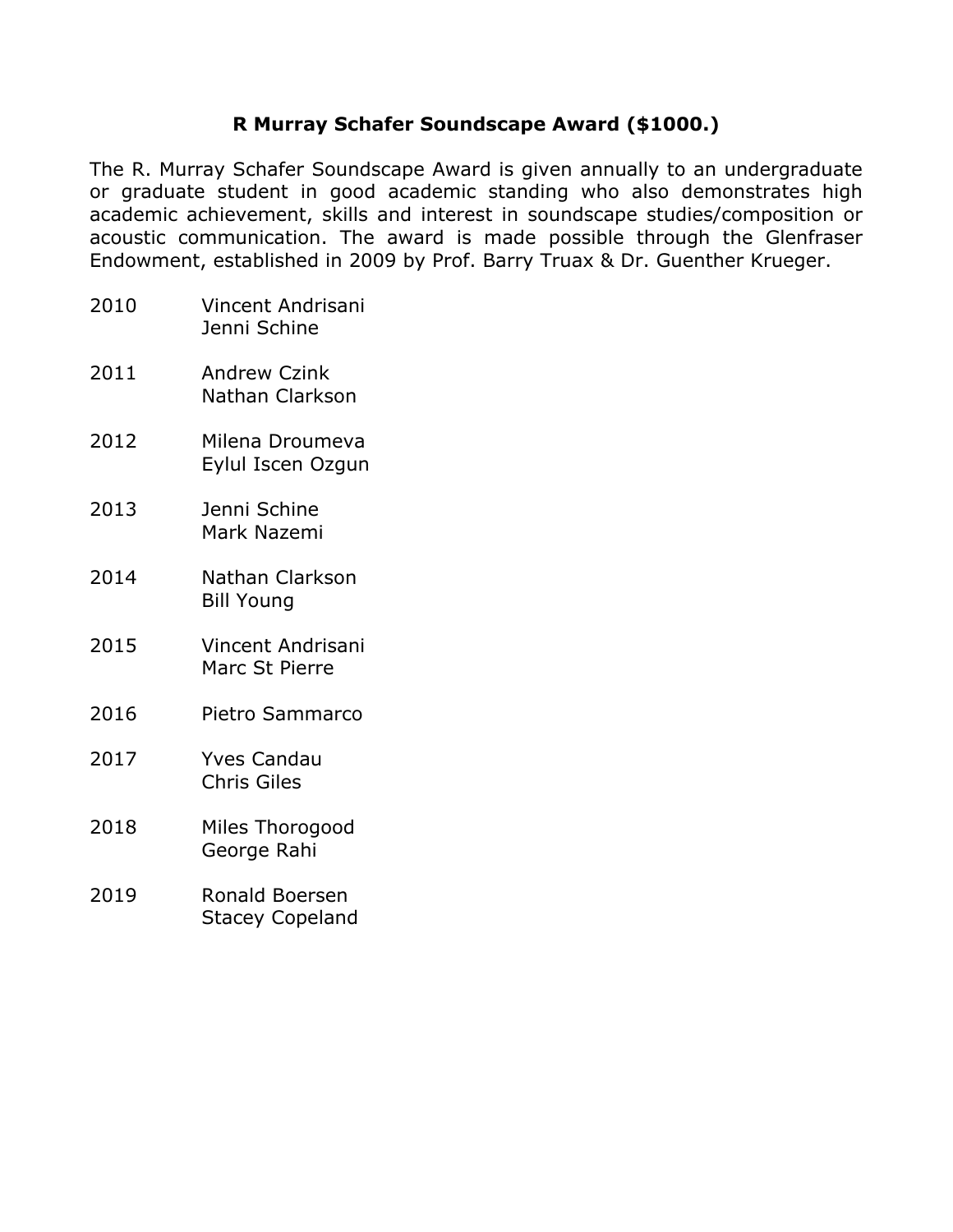## **Glenfraser Acoustic Communication Research Awards**

The Glenfraser Acoustic Communication Research Award is given to an undergraduate or graduate student in good academic standing in order to support a research project and/or its dissemination carried out by the student.

- 2012 Vincent Andrisani (\$750.) Jenni Schine (\$750.) Nathan Clarkson (\$250.)
- 2013 Miles Thorogood (\$500.) Jenni Schine (\$850.) Nathan Clarkson (\$400.) Milena Droumeva (\$250.)
- 2014 Vincent Andrisani (\$2000.) Milena Droumeva (\$1000.)
- 2015 Pietro Sammarco (\$2000.) Jorma Kujala (\$1225.) Alexandra Spence (\$1225.)
- 2016 Alexandra Spence (\$3100.) Marc St Pierre (\$2080.) Tamara Mills (\$400.)
- 2017 Yves Candau (\$1200.) Tamara Mills (\$2700.)
- 2018 Stacey Copeland (\$500.) George Rahi (\$1000.) Freya Zinovieff (\$1250.) Miles Thorogood (\$1600.)
- 2019 Freya Zinovieff (\$2500.) Stacey Copeland (\$1500.) Alex Klinke (\$1000.)